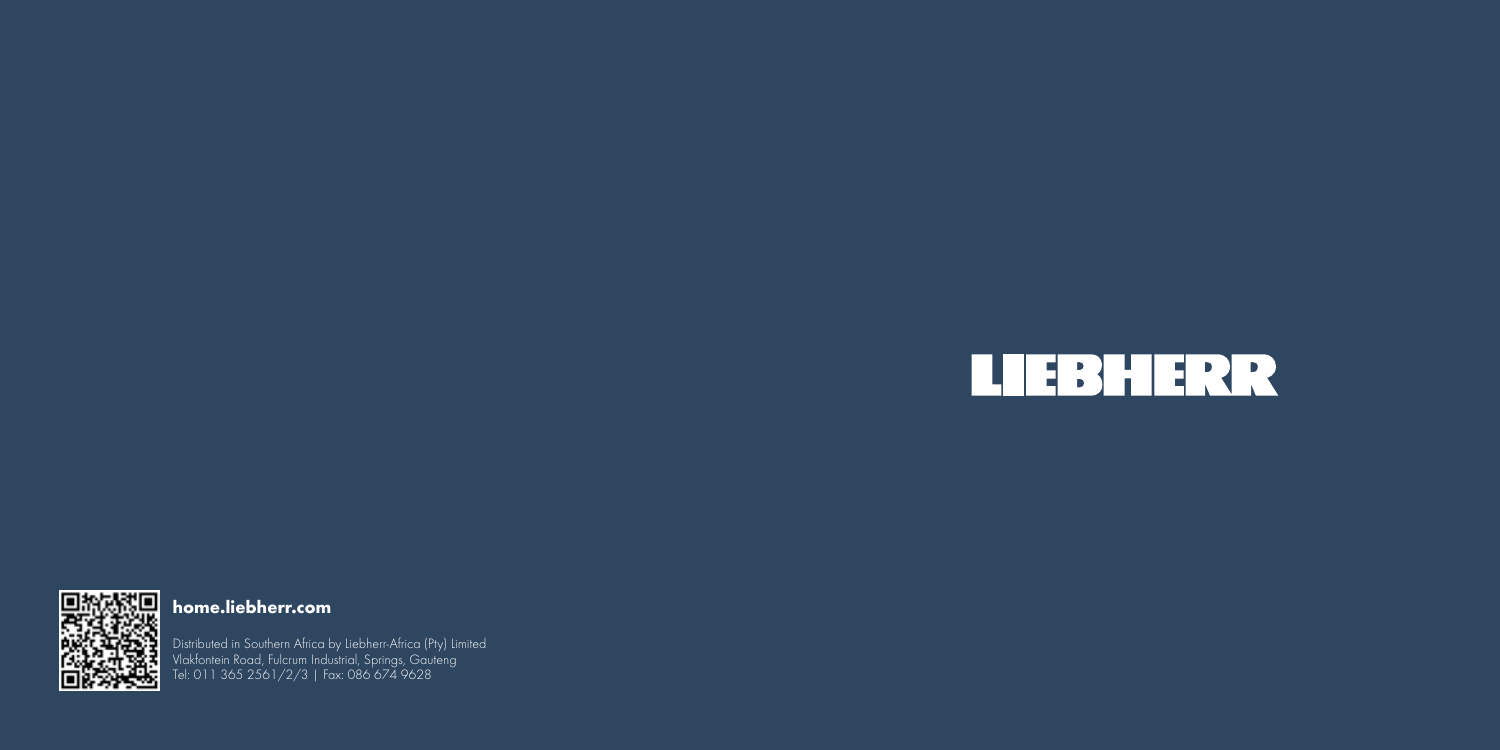# Global Success: The Liebherr Group

Mining

Concrete Technology

Liebherr is a third-generation, family-owned company founded by Hans Liebherr in 1949 with the creation of the fi rst ever tower crane.

With 70 years of success, Liebherr has become synonymous with the equipment needed to build homes and businesses, as well as the appliances within them. One of the world's largest manufacturers of construction machinery, Liebherr has expanded to eleven divisions with a wide array of product ranges, including earthmoving, mining, mobile cranes, tower cranes, concrete technology, maritime cranes, aerospace and transportation systems, gear technology and automation systems, components, hotels and domestic appliances.

Mobile Cranes

The company currently employs over 46,000 persons in more than 130 companies in over 50 countriesworldwide. Liebherr Appliances is Europe's largest privately owned manufacturer of fridges and freezersfor residential and commercial use, with an annualproduction of more than 2.1 million units.





Tower Cranes



Gear Technology and Automation Systems Domestic Appliance





Components







#### **Smart communication on all fronts**



BioFresh App Useful information about perfect food storage, as well as vitamin and mineral content.

**Frest** 



Discover the world of Liebherr Appliance swith the latest interesting news, stories, valuable tips and tricks on food storage, recipes and lots more

 $\rho$   $\sigma$ 

Click the link to directly access our social media channels: socialmedia.home.liebherr.com



## Smoothies & Ice-App

Playful fun; With just a tap, ice-cubes tumble down your screen and can be moved and crushed.



and which device type. **Lienz** apps.home.liebherr.com Find out whih app is available for which

operating stsyem (Apple, Android etc.),

View topic spesific websites with in-depth information about BioFresh/NoFrost and wine cabinets via the QR code.



Your local Liebherr authorised dealer will help you make the right choice of refrigeration for your lifestyle.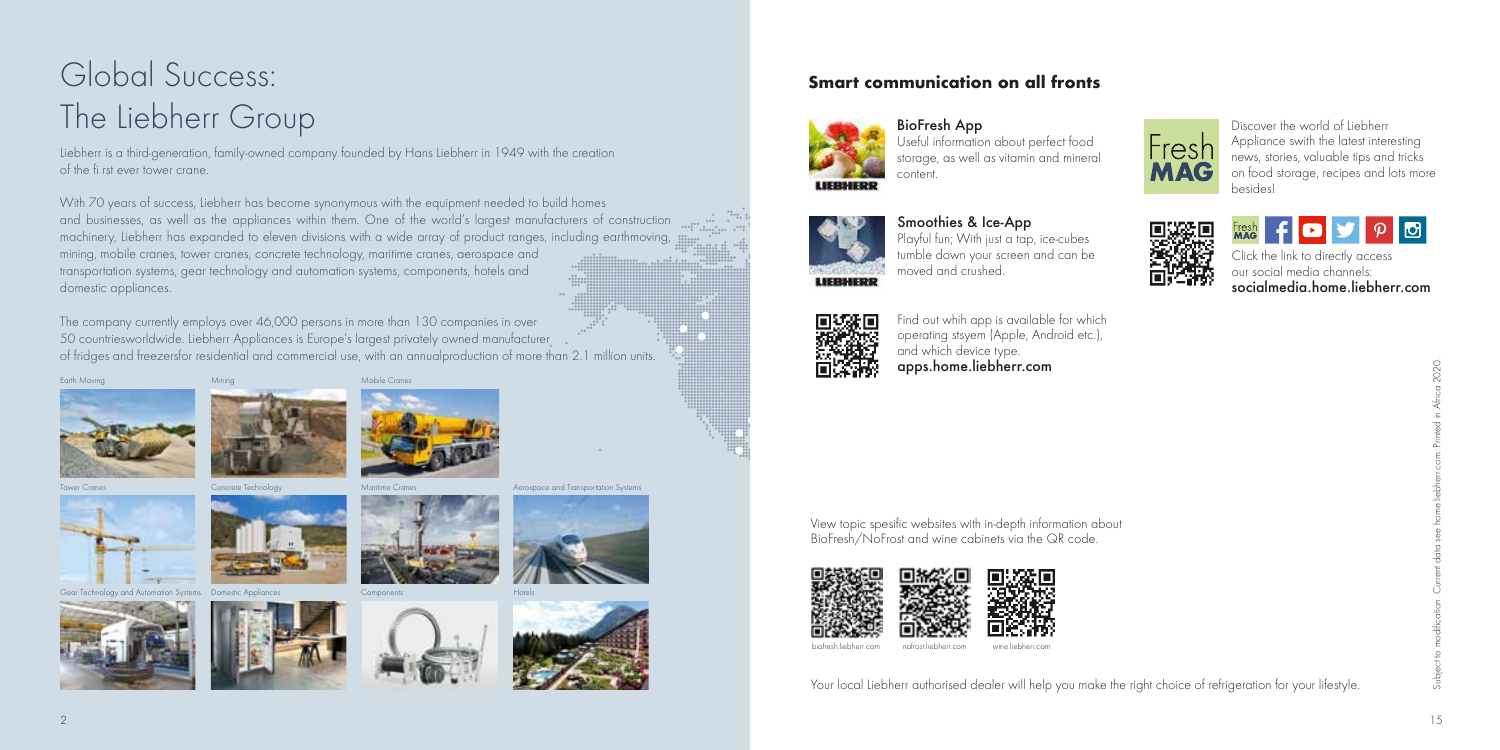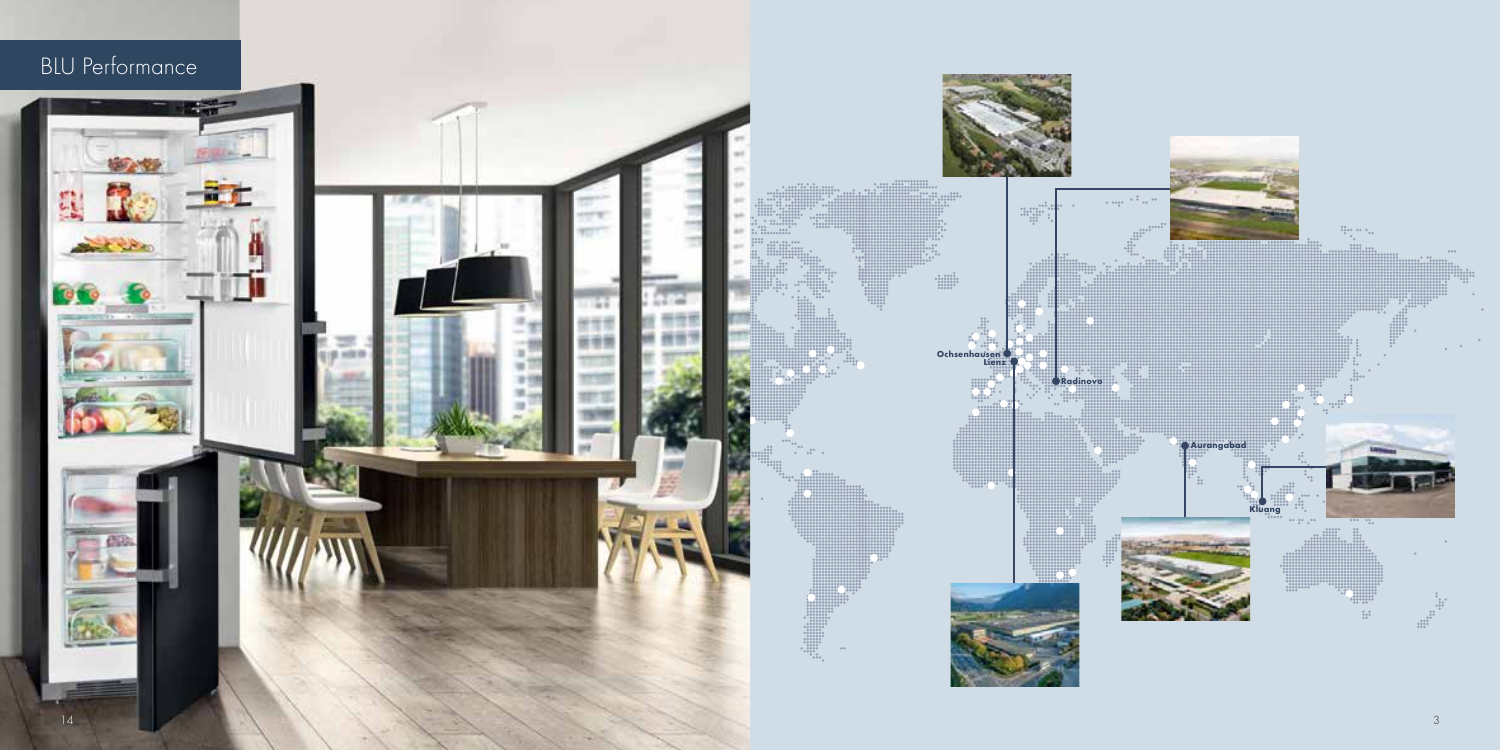#### Over 60 years of fresh ideas



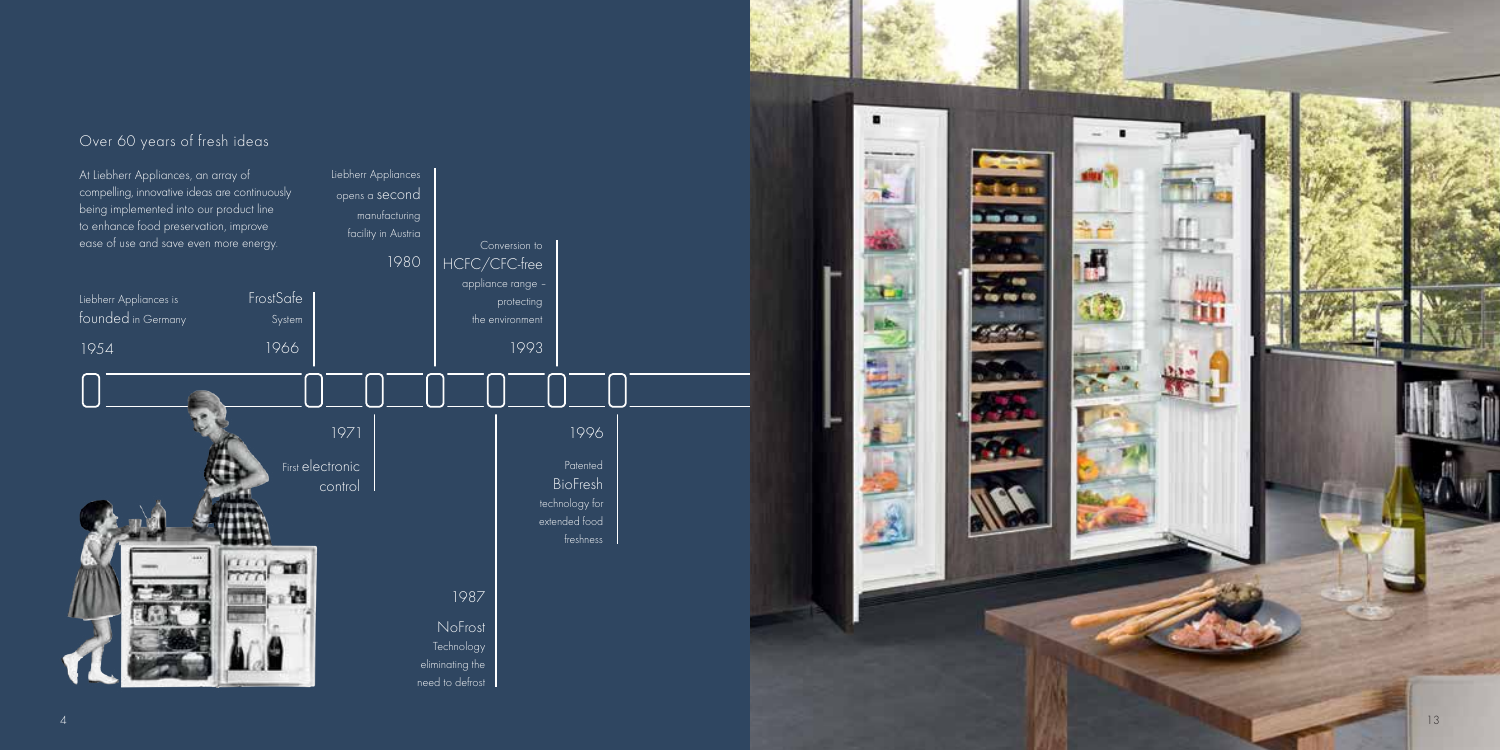

1996 appliances from liebherr. **and High quality** materials, meticulous detail, and easy-toworkmanship in every use, precisevtouchelectronics define, the quality, in all cooling

| Innovative<br>LED lighting<br>for even, cool<br>and energy efficient<br>illumination<br>2004 |  |                                                                                      |  | DuoCooling<br>for superior<br>performance<br>and efficiency<br>2010 |  |                                                                     | TipOpen<br>for handle-less<br>kitchens<br>2014 |  |                                                                                              |  | SmartDevice -<br>Intelligent food<br>management<br>2017 |  |                                       |  |
|----------------------------------------------------------------------------------------------|--|--------------------------------------------------------------------------------------|--|---------------------------------------------------------------------|--|---------------------------------------------------------------------|------------------------------------------------|--|----------------------------------------------------------------------------------------------|--|---------------------------------------------------------|--|---------------------------------------|--|
|                                                                                              |  | 2006<br>SoftSystem<br>for gentle<br>closing doors<br>with individually<br>adjustable |  | Vinidor wine cabinets<br>temperature zones                          |  | 2013<br>Super energy<br>efficient<br>fully integrated<br>appliances |                                                |  | 2016<br>Ultra-efficient<br>fully integrated<br>appliances<br>A new dimension<br>in freshness |  | BluPerformance byt                                      |  | 2019<br>Monolith<br>Cooling Rederined |  |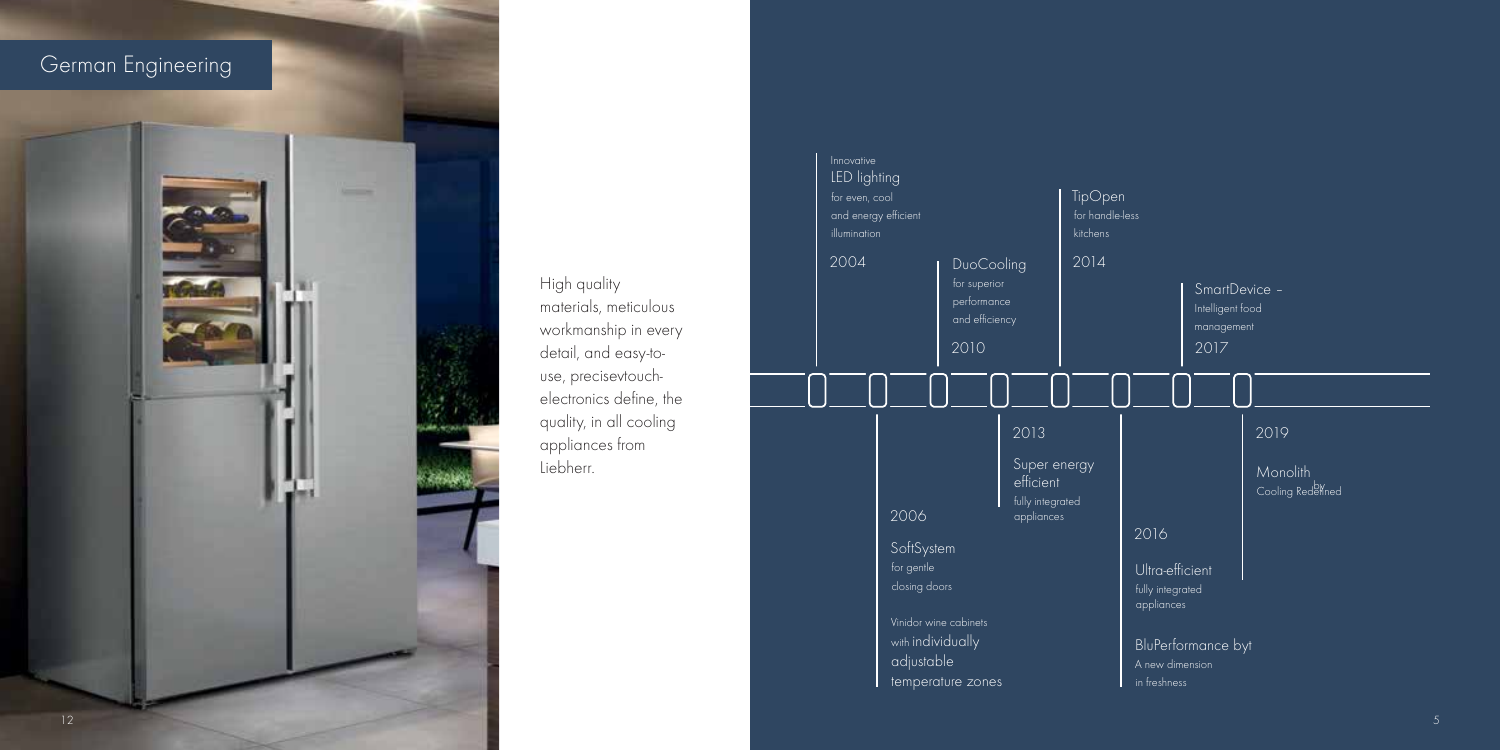

We consistently implement new ideas and improved technology to ensure optimum food storage and quality.

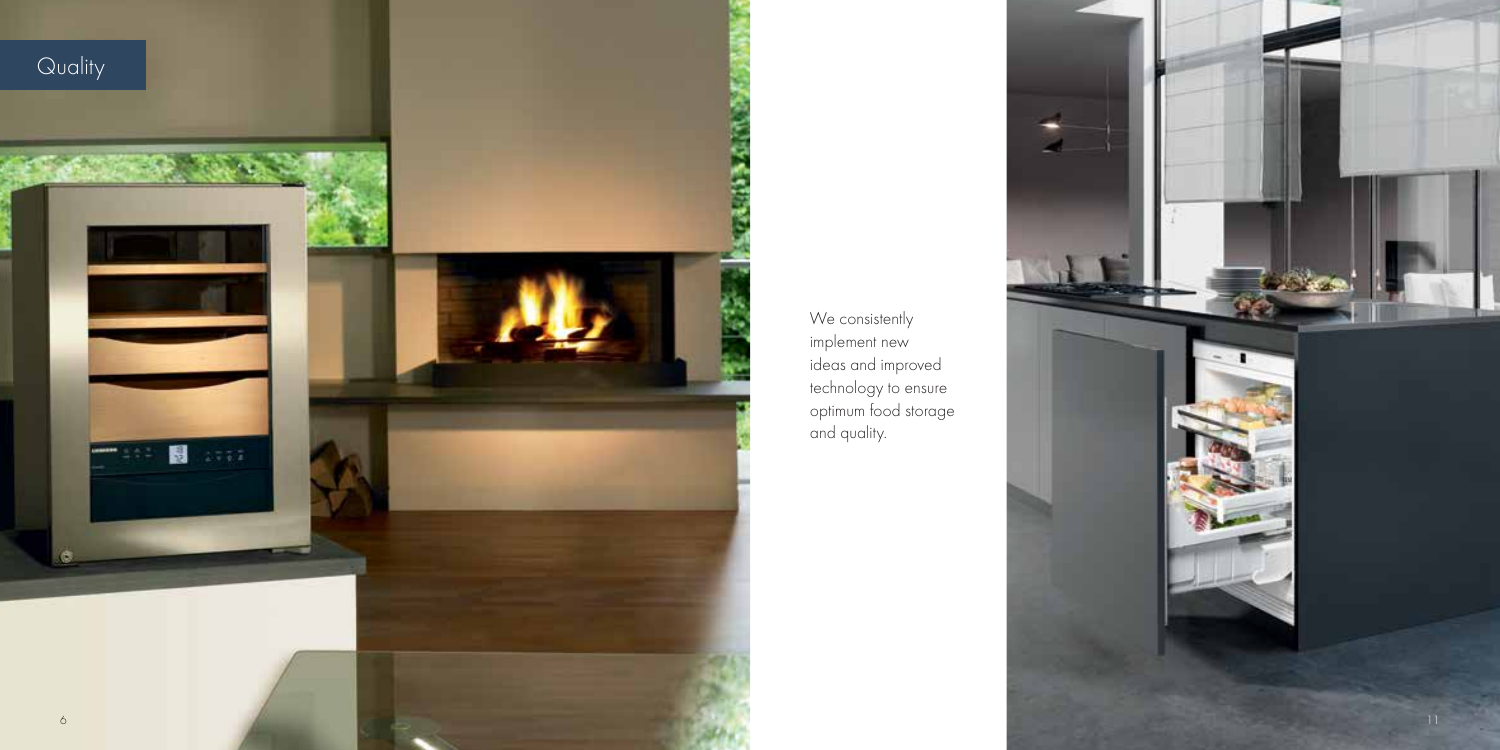

For 60 years Liebherr has specialised in the manufacture of high quality, innovative fridges, freezers and wine cabinets.